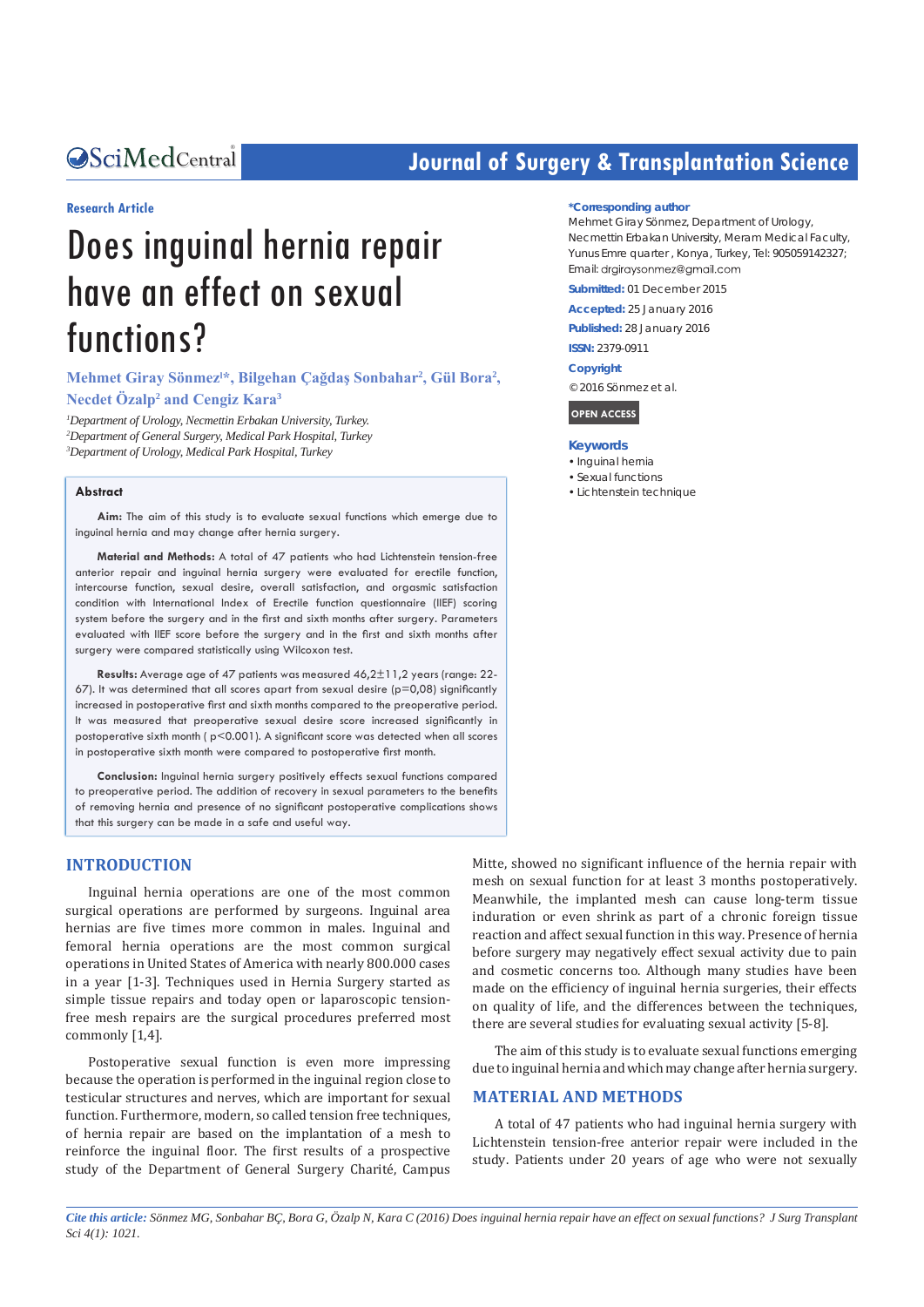## Central

active and had secondary hernia surgery were not included in the study. We didn't include to study lararoscopic repair cause of being different operating tecnique than open tension free repair and also to be limited of our cases . Using International Index of Erectile function questionnaire (IIEF) scoring system (Table 1) consisting of 15 questions before surgery and in the first and sixth months after surgery, erectile function (6 questions), intercourse function (3 questions), sexual desire (2 questions), overall satisfaction (2 questions) and orgasmic satisfaction (2 questions) condition were evaluated.

### **SURGICAL TECHNIQUE**

#### **Anterior Repair (Lichtenstein technique)**

Subcutaneous fat tissue, camper and scarpa fascia were opened along the incision line after 5-7 cm incision in inguinal area. External oblique muscle aponeurosis was considered and preserving ilioinguinal nerve, aponeurosis was opened, external ring was damaged and inguinal channel was entered. Preserving the iliohipogastric nerve, external oblique muscle aponeurosis was stripped up to inguinal ligamant below and above. Spermatic cord was suspended with penrose drain together with genitofemoral nerve and spermatic veins. Hernia sac was found by separating creamaster muscle fibres and one of inversion, resection and ligation methods was applied. In seventeen patients posterior wall defect was repaired with polypropilen sutures. Later a 6x11cm polypropylene mesh was located in order to form a new internal ring and was stabilized to the inguinal ligaman in the inferior, pubis in the medial and internal oblique muscle aponeurosis in the superior. After that, the positions of spermatic cord and testicles were controlled and the layers were closed in the anatomical plan.

#### **STATISTICAL ANALYSIS**

Parameters evaluated with IIEF score before the surgery and in the first and sixth months after surgery were compared statistically using Wilcoxon test. Values with p<0.05 were accepted as statistically meaningful. Statistical evaluation of data was made with SPSS 22 for Windows.

#### **RESULTS**

Average age of 47 patients included in the study was

46,2±11,2 years (range: 22-67). Average operation duration was measured 42,23 min (range: 26-71) 30 patients (63.8%) were indirect inguinal hernias (Nyhus type 1-2), 4 (8.5%) direct (Nyhus type 3A) and 13 (27.6%) combined direct and indirect inguinal hernias (Nyhus type 3B). 6 patients had bilateral inguinal hernia, 4 of them were Nyhus type 3B and 2 were type 1-2. No local complications were observed in any patient after operation. 40 patients (85.1%) mentioned preoperative sexual dysfunction related to symptoms of the groin hernia. None of them had severe degree erectile disfunction. 9 of patients had moderate and other 31 patients had low degree erectile disfunction. This six of nine patients had bilateral inguinal hernia. The surgical repair had a positive influence on the sexual function. After hernia repair all patients' sexual function came to well without surgical revision or medical treatment in an average period of 6 months. When erectile function, intercourse function, overall satisfaction, orgasmic satisfaction scores evaluated before inguinal hernia operation were compared to the scores in postoperative first month ( $p<0.001$ ,  $p=0.001$ ,  $p<0.001$  and p<0.001 respectively) and sixth month (p<0.001, p<0.001, p<0.001 and p<0.001 respectively), a statistically significant increase was detected. When sexual desire score in preoperative period was compared to the score in postoperative first month, no statistically significant increase (p=0.008) was detected, but there was a significant increase in postoperative sixth month (p< 0.001). When compared to postoperative first month and 6th month scores, a statistically significant increase in erectile function, intercourse function, overall satisfaction, sexual desire, orgasmic satisfaction scores was detected. ( p<0.001, p<0.001, p=0.001, p<0.001 and p<0.001 respectively) . Average scores and statistical values on areas related to IIEF scores are available in table 2.

#### **DISCUSSION**

Presence of inguinal hernia and application of hernia surgery may change sexual activity. Inguinal hernia related pain and cosmetic concern like scrotal hernia may negatively effect sexual activity. The findings may be observed more commonly in especially chronic and scrotum effecting hernias [7,8]. Since spermatic cord, testicle and scrotal formations may be effected in inguinal hernia surgery, hernia surgery may also change sexual

| Table 1: IIEF questionnaire. |                                                                                                                                                                                                                                                                                                                                                                     |                    |                           |  |  |  |  |  |
|------------------------------|---------------------------------------------------------------------------------------------------------------------------------------------------------------------------------------------------------------------------------------------------------------------------------------------------------------------------------------------------------------------|--------------------|---------------------------|--|--|--|--|--|
| <b>Main Domains</b>          | <b>Questions</b>                                                                                                                                                                                                                                                                                                                                                    | <b>Score Range</b> | Min.-Max.<br><b>Score</b> |  |  |  |  |  |
| <b>Erectile function</b>     | Q1. Frequency of getting erections during sexual activity?<br>Q2. Erections hard enough for penetration after sexual stimulation?<br>Q3. Frequency of penetration?<br>Q4. Frequency of maintaining an erection after penetration?<br>Q5. Ability to maintain an erection until completion of intercourse?<br>Q15. Rate of confidence to get and maintain erections? | $0 - 5$<br>$1 - 5$ | $1 - 30$                  |  |  |  |  |  |
| <b>Intercourse function</b>  | Q6. Frequency of attempts of sexual intercourse?<br>07. Intercourse satisfaction for the patient?<br>Q8. Enjoyment of sexual intercourse?                                                                                                                                                                                                                           | $0 - 5$            | $0 - 15$                  |  |  |  |  |  |
| Orgasmic satisfaction        | Q9. Frequency of ejaculation after sexual intercourse or stimulation?<br>010. Frequency of orgasm with intercourse or stimulation?                                                                                                                                                                                                                                  | $0 - 5$            | $0 - 10$                  |  |  |  |  |  |
| Sexual desire                | Q11. Frequency of sexual desire?<br>012. Rate of level of sexual desire?                                                                                                                                                                                                                                                                                            | $1 - 5$            | $2 - 10$                  |  |  |  |  |  |
| Overall satisfaction         | 013. Satisfaction with overall sex life?<br>014. Satisfaction with sexual relationship with the partner?                                                                                                                                                                                                                                                            | $1 - 5$            | $2 - 10$                  |  |  |  |  |  |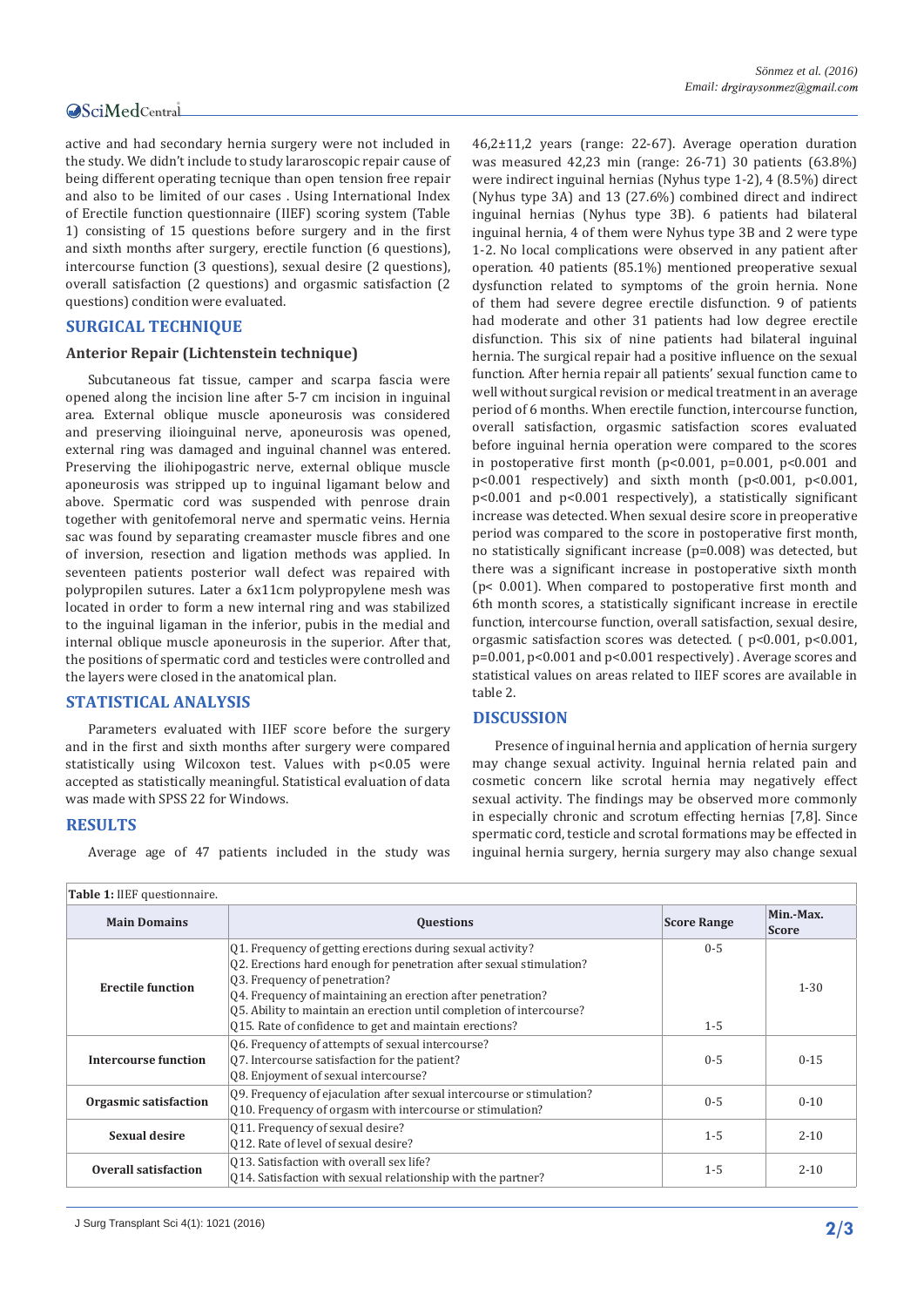# Central

| <b>Table 2:</b> Average scores and statistical values of areas related to IIEF scores. |                         |                                              |                                              |                                      |                                      |                                                      |  |  |  |
|----------------------------------------------------------------------------------------|-------------------------|----------------------------------------------|----------------------------------------------|--------------------------------------|--------------------------------------|------------------------------------------------------|--|--|--|
| <b>Evaluated area</b>                                                                  | Pre-op average<br>score | Post-operative<br>1th month<br>average score | Post-operative<br>6th month<br>average score | Preop-postop 1st<br>month<br>p value | Preop-postop 6th<br>month<br>p value | Post-op. first month-<br>postop 6th month<br>p value |  |  |  |
| <b>Erectile function</b>                                                               | $19,87 \pm 3,85$        | $21,6 \pm 3,76$                              | 23,86±4,1                                    | p<0.001                              | p<0.001                              | p<0.001                                              |  |  |  |
| Intercourse function                                                                   | $9.29 \pm 2.25$         | $9.59 \pm 2.10$                              | $11,06\pm1.5$                                | $p=0.001$                            | p<0.001                              | p<0.001                                              |  |  |  |
| Orgasmic satisfaction                                                                  | $7,59 \pm 1,1$          | $8.17 \pm 1.12$                              | $8.74 \pm 1.13$                              | p<0.001                              | p<0.001                              | p<0.001                                              |  |  |  |
| Sexual desire                                                                          | $7,02 \pm 1,24$         | $7,23 \pm 1,10$                              | $8,14\pm0.95$                                | $p=0.08$                             | p<0.001                              | p<0.001                                              |  |  |  |
| Overall satisfaction                                                                   | $7,4\pm1,05$            | $8.14 \pm 1.04$                              | $8,6{\pm}1,05$                               | p<0.001                              | p<0.001                              | $p=0.001$                                            |  |  |  |

activity. A direct injury of the spermatic cord or its components (ductus deferens or pampiniform plexus of veins) can cause reversible (hematoma, seroma or orchitis) or irreversible testicular damage (atrophy or oligospermia). Operative trauma can lead to tissue or nerve injury (ilioinguinal, iliohypogastric nerves or ramus genitalis of genitofemoral nerve) leading to hypoesthesia or other neurological symptoms.

The implanted mesh can also cause long-term tissue induration or even shrink as part of a chronic foreign tissue reaction and affect sexual function. This local tissue enduration can affect nerves and other anatomical structures of importance (ductus deferens) [6-9]. Presence of resistive orchialgia cases emerging secondary to inguinal hernia was reported in [10]. It is obvious that sexual activity would be effected negatively in especially these patients.

Ertan et al prospectively investigated 34 patients with scrotal hernia in terms of sexual function before and 3 months after hernia repair by using the International Index of Erectile Function (IIEF They reported that there was a significant recovery in IIEF scores after scrotal tension free hernia repair and sexual activity was positively affected after the operation [11]. In contrast to our patients they had huge scrotal hernia conversely. But their sexual activity was influenced positively. In another study, it was reported that pain and quality of life parameters improved in the third month after inguinal hernia operation too [12]. Mathur et al evaluated quality of life in patients with hernia waiting for operation and defined that deterioration in hernia-related quality of life was more than the control group and the deterioration was more in the quality of life in people working in unsedentary jobs [13]. Zieren et al. made a study including two hundred twenty four patients and investigated the effect of operation on sexual functions after inguinal hernia operation and evaluated patients in preoperative and postoperative third and sixth months. hey showed that in patients who had sexual function disorder, there was recovery in sexual functions after the operation and on the contrary, the operation had no significant effect on the patients with preoperative normal sexual life [14]. El-Awady et al. evaluated sexual functions of 40 patients who had tensionfree inguinal hernioplasty in postoperative third and ninth months with IIEF and stated that there was recovery in all sexual function parameters after the operation apart from orgasm [5]. Jangjoo et al. evaluated 50 patients before inguinal hernia operation and in the first and six months after the operation and a significant decrease was detected in IIEF scores in the first month compared to preoperative and 6th month values. It was

reported that this was due to using a wider incision and a bigger mesh in hernioplasty technique and lengthening of pain due to secondary inflammation increase and the situation improved in the sixth month [7]. The results of these studies except the study by Aasvang et al were all indicated improvement of sexual function after hernioplasty which was different from our results. Aasvang et al reported that after recurrent hernia operations, sexual activity secondary to testicular pain increasing with sexual activity and ejaculation was affected negatively. This condition was connected to the increase in reoperation related pain level [15]. Bulus et all investigated the effects of perimesh fibrosis and edema on testicular arterial flow and sexual function following lichtenstein tension-free mesh repair. They found that hernia repair didn't have any negative effects on sexual activity [16].

In line with literature, in our study; it was detected that there was recovery on sexual parameters after hernia rapair too. The reason for having no increase in sexual desire in postoperative first month is connected to the presence of surgery related symptoms in postoperative period. Lack of postoperative symptomatic findings in 6th month describes the increase in scores in the sixth month compared to the first month. Since our patient profile consisted of sexually active patients, there were no post-operative complications in the patients, and patients who had second inguinal operations were not included in the study, we think that the results were positively effected. Improvement on the sexual activity is markedly significant in 6 of patients who have bilateral inguinal hernia and middle degree erectil disfunction in the preoperative term evaluation. When patients were asked about the reason for the recovery in sexual functions in the postoperative 6th month, 36,1% stated that this was due to the disappeareance of cosmetic concerns (such as hernia related bloating and operation scar) and 75% pain. We think that this finding is important since it shows that patients substantially care about cosmetic concerns and doesn't have a statistical meaning since it is a subjective comment. We also think that pain is more important. Due to having pain during sexual activity can affect satisfying. Also, unlike we think existence of hernia is more effective than surgery on the sexual activity. The patients with no preoperative complaints were not negatively influenced by the surgery as far as their sexual life was concerned. This may be evidence of benefit of surgery. But we think that studies including more patients who have complication after operation and in which different hernia types are compared are needed.

#### **CONCLUSION**

Symptoms specifically associated with inguinal hernias,

J Surg Transplant Sci 4(1): 1021 (2016) **3/3**